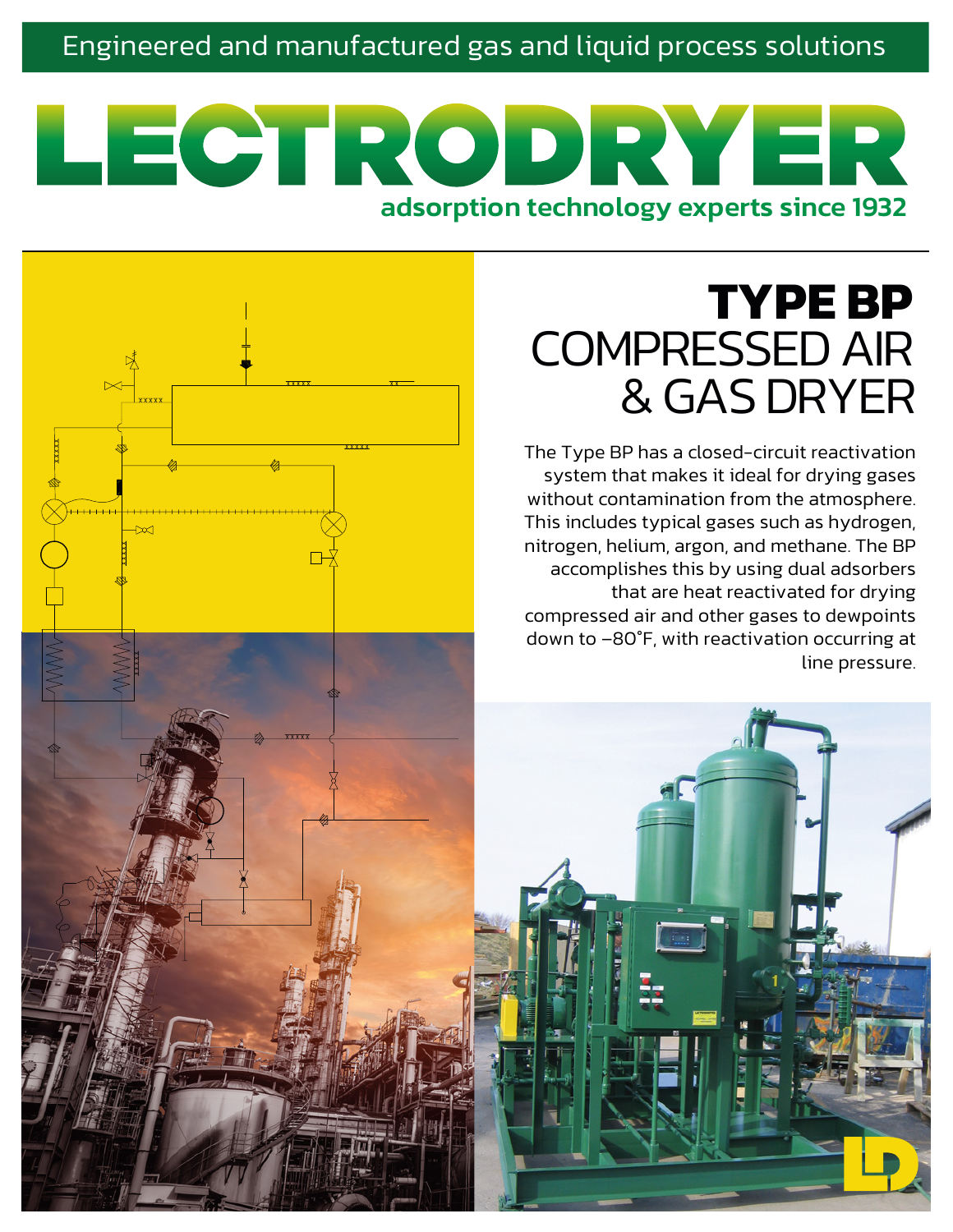# **TYPE BP** offers closed circuit reactivation at line pressure

The closed-circuit reactivation system consists of a re-circulating blower, external heater, water-cooled inner cooler, moisture separator, condensate trap.

Line pressure reactivation eliminates the need for depressurizing for switchover. By eliminating these operations, the BP prevents the possibility of bed-pressure shocks which can contribute to desiccant failure, dusting, high bed-pressure drop, rupture of bed screens, abnormally short desiccant life.

With equalized pressure on both towers on adsorption and reactivation, the BP experiences no cross leakage on the four-way valves.

And because the reactivation blower is designed for operating at the system's line pressure, horsepower requirements are much less than for units with low pressure.

The BP Lectrodryer is available for electric or steam reactivation in standard sizes ranging from 200 SCFM to 20,000 SCFM. Depending on the application, the desiccants can be either activated alumina, silica gel, sorbead, or a molecular sieve.

| <b>Steam</b><br><b>TYPICAL SPECIFICATIONS</b><br>Reacti- |        |             |        |                 |                      |                      |                              |                          |                                       |                            |
|----------------------------------------------------------|--------|-------------|--------|-----------------|----------------------|----------------------|------------------------------|--------------------------|---------------------------------------|----------------------------|
| Model                                                    | Length | Width       | Height | Weight/<br>Lbs. | Conected<br>Load/KVA | Average<br><b>KW</b> | vation<br>lbs./Hr<br>Average | Cooling<br>Water<br>/GPM | <b>Standard</b><br><b>Connections</b> | <b>Blower</b><br><b>HP</b> |
| <b>BP-225</b>                                            | 57"    | 30"         | 90"    | 1,100           | 4.5                  | 3.3                  | 115                          | $1 - 1/2$                | $1 - 1/2"$                            | $1 - 1/2$                  |
| <b>BP-325</b>                                            | 69"    | 35"         | 90"    | 1,600           | 7.5                  | 5.6                  | 22                           | 2                        | $1 - 1/2"$                            | 2                          |
| <b>PB-600</b>                                            | 82"    | 42"         | 130"   | 3,00            | 15                   | 11.2                 | 41                           | $3 - 1/2$                | 2 <sup>n</sup>                        | 2                          |
| <b>BP-1000</b>                                           | 72"    | 48"         | 130"   | 5,00            | 24                   | 18                   | 70                           | $5 - 1/2$                | $2''$ or $3''$                        | 3                          |
| <b>BP-1500</b>                                           | 72"    | 50"         | 120"   | 7,700           | 40                   | 30                   | 104                          | $6 - 1/2$                | $\mathbf{B}^{\prime\prime}$           | 3                          |
| <b>BP-2000</b>                                           | 134"   | 60"         | 120"   | 9,900           | 50                   | 37.5                 | 139                          | 11                       | $3"$ or $4"$                          | 5                          |
| BP-3000                                                  | 134''  | 70"         | 106"   | 15,000          | 70                   | 52.5                 | 210                          | 16                       | 4" or 6"                              | 5 <sup>1</sup>             |
| <b>BP-4000</b>                                           | 137''  | 75''        | 115"   | 19,000          | 1000                 | 75                   | 278                          | 23                       | 6''                                   | $7 - 1/2$                  |
| <b>BP-5000</b>                                           | 148"   | 75''        | 118"   | 24,000          | 120                  | 90                   | 345                          | 29                       | 6''                                   | $7 - 1/2$                  |
| <b>BP-6500</b>                                           | 140"   | 80"         | 130"   | 32,000          | <b>150</b>           | 112                  | 450                          | 38                       | 6" or 8"                              | 10 <sup>°</sup>            |
| <b>BP-8000</b>                                           | 152"   | 85"         | 130"   | 39,000          | 190                  | 142                  | 553                          | 45                       | 8''                                   | 10 <sup>°</sup>            |
| <b>BP-12000</b>                                          | 178"   | <b>100"</b> | 140"   | 60,000          | 280                  | 210                  | 829                          | 68                       | 8" or 10"                             | 15                         |
| BP-20000                                                 | 204"   | 112"        | 140"   | 80,000          | 460                  | 345                  | 1,384                        | 113                      | 10"                                   | 15 <sup>15</sup>           |

1. Steam consumption is based on 150 psig saturated steam

2. Utility requirements are based on a full load condition

3. Utility requirements may be reduced by utilizing the Reactivation Termination and Lectrolod Demand Cycle Control Options.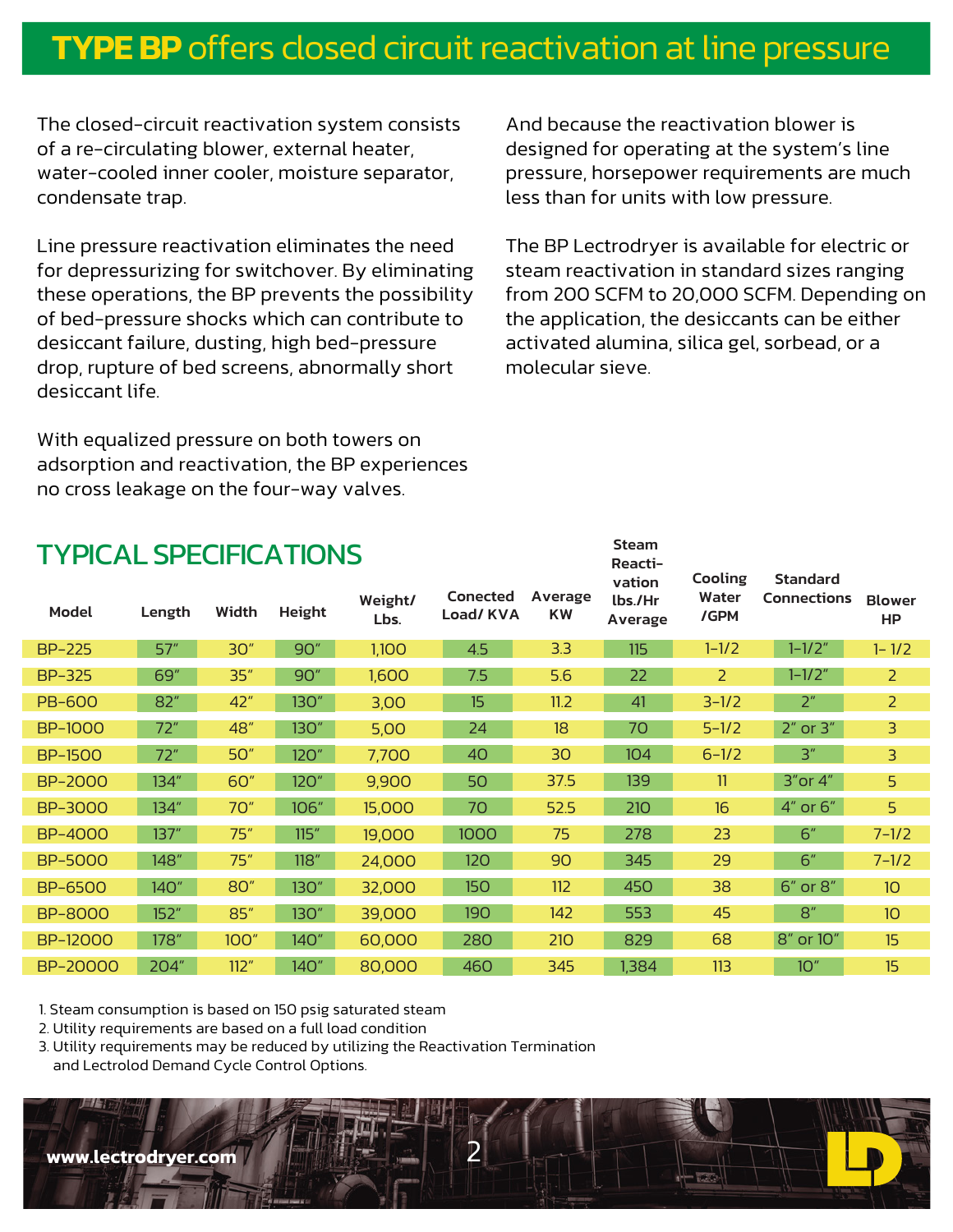## **FLOW DIAGRAM** for the Type BP Lectrodryer



### This is how th Type-BP works

#### Automatic Operation

The Type BP is a fully automatic unit supplying a continuous flow of dry air or gas. It requires very little maintenance, except for occasional lubrication.

The Type BP Lectrodryer runs on an eight-hour NEMA cycle with four hours on adsorption, three hours on heating, and one hour on cooling. The reactivation circuit is designed for 100% reactivation of the desiccant under any operating conditions to complete saturation of the desicccant bed. During periods of light loading, the reactivation heating will be terminated as soon as the bed has been reactivated. The one-hour cooling period assures that the desiccant bed will be cooled down before switching to the drying service, eliminating both the high temperature and possible unacceptable dewpoint for a period of time at switchover.

#### Automatic Operation

- The operating period is controlled by an adjustable timer
- Cycle indicating lights give the status of the dryer
- Stream flow is controlled by a valve providing reliable, positive closing at high temperatures
- A thermostat is provided for protection of electric heaters

#### Instrumentation

All Type BP Lectrodyers are equipped with tower pressure gages with thermometers indicating input and output reactivation temperatures, and indicating lights for reactivation.

#### Standard Features

- **Two 4-way lubricated plug valves**
- Desiccant drain and fill connections with manways as required
- **Stainless steel desiccant support screens**
- **Thermometers**
- **Thermostat for overheat protection**
- **•** Thermal relief valves, indicating lights, and heat contactor
- Tower pressure gages, cycle timer, and motor starter
- NEMA-1 electrical enclosures

#### Standard Features

- Non-lubricated valves
- NEMA 4, 12 and 7 electrical enclosures
- **•** Switch failure alarm
- Heater failure alarm
- High- temperature alarm
- High- humidity alarm
- Lectrolod demand cycle control